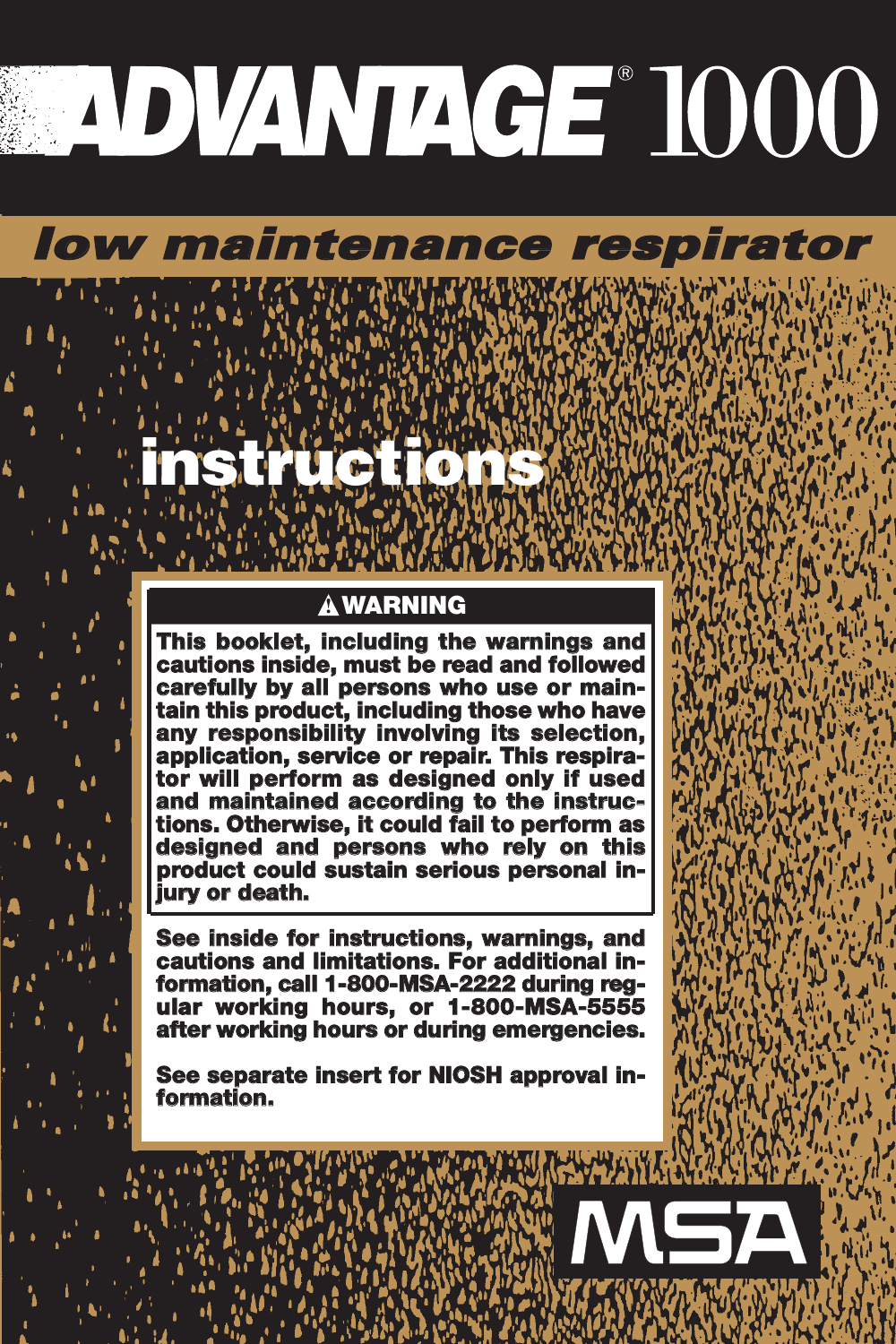## TABLE OF CONTENTS

#### **NIOSH APPROVAL INFORMATION**

| Cautions and Limitations 2                 |  |
|--------------------------------------------|--|
| Special User Instructions 2                |  |
| Mixture of Contaminants 2                  |  |
|                                            |  |
| Special Instructions for P100 with         |  |
|                                            |  |
| RESPIRATOR USE LIMITATIONS 4               |  |
|                                            |  |
| Exposure Limits for Mixtures5              |  |
|                                            |  |
|                                            |  |
|                                            |  |
| DESCRIPTION (Full Facepiece Respirator). 6 |  |
| PREPARATIONS FOR DONNING6                  |  |
| Attaching Filter Cartridges7               |  |
| DONNING THE RESPIRATOR7                    |  |
| TEST FOR TIGHTNESS7                        |  |
| REPLACING FILTERS/CARTRIDGES8              |  |
| CLEANING AND DISINFECTING 9                |  |
|                                            |  |
| Installing a Nosecup 10                    |  |
| Installing an Outsert Lens10               |  |
|                                            |  |

#### **NIOSH APPROVAL INFORMATION**

#### **Cautions and Limitations**

- A- Not for use in atmospheres containing less than 19.5 percent oxygen.
- B- Not for use in atmospheres immediately dangerous to life or health.
- C- Do not exceed maximum use concentrations established by regulatory standards.
- H- Do not wear for protection against organic vapors with poor warning properties or those which generate high heats of reaction with sorbent.
- J- Failure to use and maintain this product properly could result in injury or death.
- L- Follow the manufacturer's User Instructions for changing cartridges and/or filters.
- M- All approved respirators shall be se-

lected, fitted, used, and maintained in accordance with MSHA, OSHA and other applicable regulations.

- N- Never substitute, modify, add, or omit parts. Use only exact replacement parts in the configuration as specified by the manufacturer.
- O- Refer to User Instructions, and/or maintenance manuals for information on use and maintenance of these respirators.
- P- NIOSH does not evaluate respirators for use as surgical masks.
- S- Special or critical user instructions and/or specific use limitations apply. Refer to User Instructions before donning.

## **SPECIAL USER INSTRUCTIONS**

## **Mixture of Contaminants**

NIOSH allows this respirator to be used for protection against a mixture of contaminants that are present simultaneously, or alternately, against one contaminant then another (using the same cartridges or filters) if the mixture meets the following conditions:

- a. The cartridge/filter must be approved for all contaminants present.
- b.NIOSH permits mixing of the following contaminants: Organic vapors, sulfur dioxide, chlorine, ammonia, methylamine, chlorine dioxide, hydrogen sulfide, and hydrogen chloride.
- c. Particulates can be mixed with any other particulate or any gas or vapor for which the cartridge is approved.
- d.Contaminants present simultaneously must be below IDLH levels for the specific contaminants. If any one contaminant in the mixture exceeds the IDLH concentration, then the entire mixture must be treated as IDLH and the respirator cannot be used (except for escape from particulates with the appropriate filter).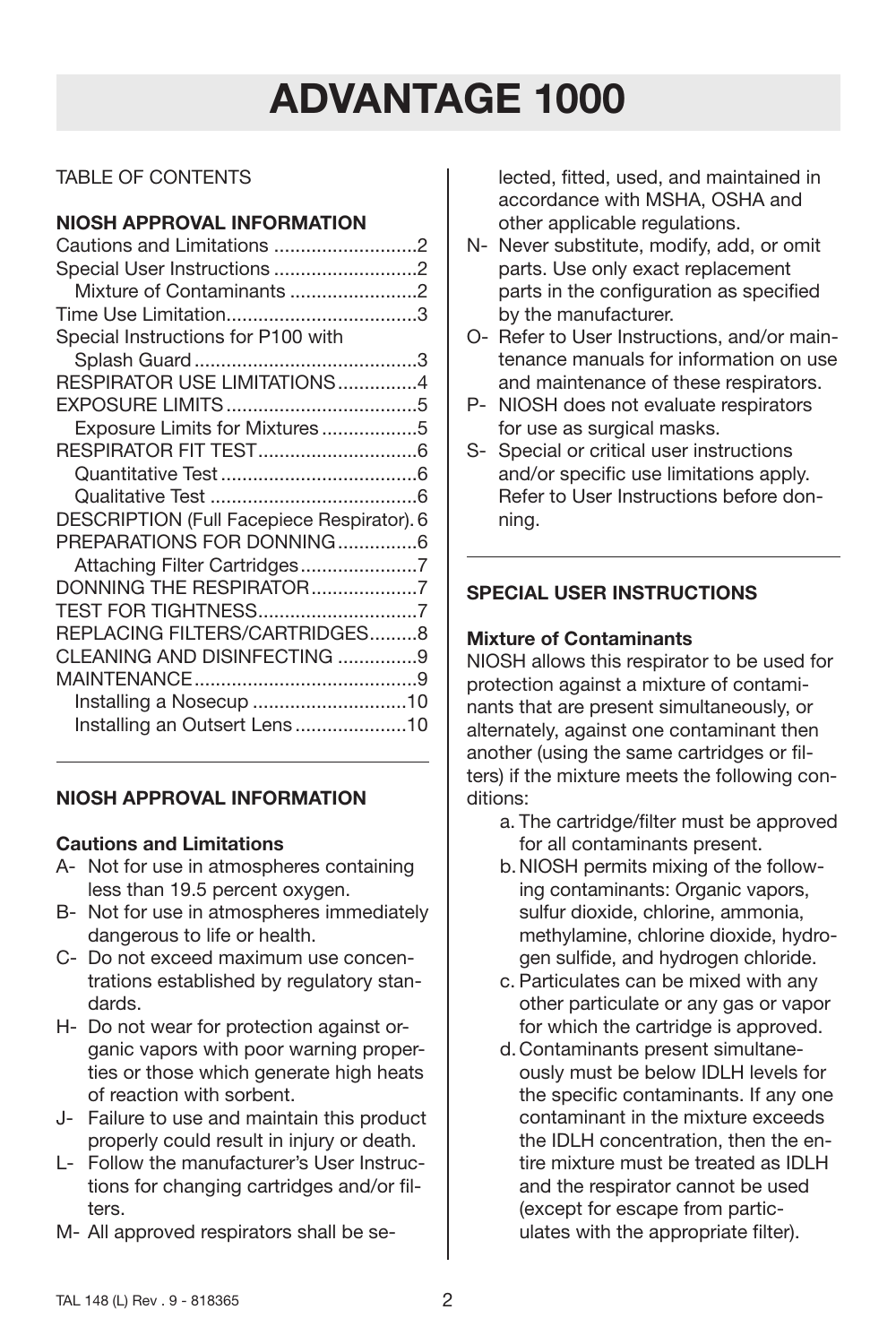e. Mersorb-P100 cartridges can be used against a mixture of chlorine and mercury that are both present simultaneously, but cannot be used if alternating between mercury-contaminated atmospheres and chlorinecontaminated atmospheres. Mersorb-P100 respirators utilize an endof-service-life indicator for use against metallic mercury vapor. The band around the side of each Mersorb-P100 cartridge, consists of chemically-treated paper. In use, as the paper is exposed to metallic mercury vapor, it changes from orange to brown. When the indicator color changes to brown, the cartridge is beginning to lose its effectiveness against metallic mercury vapor and must be replaced. Thus, the wearer has a constant, positive check on the condition of his cartridge.

#### **Time Use Limitation**

N- and R- series filters shall be limited to 8 hours of use (continuous or intermittent against particulates). [Service time can be extended by performing an evaluation in the specific workplace setting that demonstrates (a) that the extended use will not degrade the filter efficiency below 95% or (b) that the total mass loading of each filter is less than 100 mg.]

#### **Special Instructions for P100 with Splash Guard:**

a) Test for Tightness – Support the cartridge from behind using your fingers and depress the button with your thumb. Gently inhale so that the facepiece collapses slightly and hold breath for ten seconds. The facepiece will remain collapsed while the breath is held, unless there is a leak inthe seal.

**NOTE:** If a leak is detected, adjust the straps or reposition the facepiece, ensure the push button is completely depressed, and repeat test until no leakage is detected.

#### A WARNING

- **1. This respirator must be used in conjunction with the proper chemical or particulate cartridges for protection against specific contaminants.**
- **2. Leave area immediately if: a. Breathing becomes difficult; b.Dizziness or other distress occurs;**
	- **c. You taste or smell contaminant;**
	- **d.You experience eye, nose or throat irritation.**
- **3. Use strictly in accordance with instructions, labels and limitations pertaining to this device.**
- **4. This respirator may not provide a satisfactory seal with certain facial characteristics, such as beards or large sideburns, that prevent direct contact between the skin and the sealing surface of the facepiece. Do not use this facepiece if such conditions exist.**
- **5. This respirator is for use by trained and qualified personnel only.**

**Failure to follow these warnings can result in serious personal injury or death.**

#### **A WARNING**

**• This respirator/filter provides LIM-ITED protection. It may help reduce exposure to airborne biological agents, including H1N1 (swine) flu virus, avian (bird) flu virus, other types of influenza, SARS, or other bacterial or viral biological agents and help reduce the risk for influenza infection during a pandemic, but will NOT eliminate the risk of exposure, infection, illness, or death.**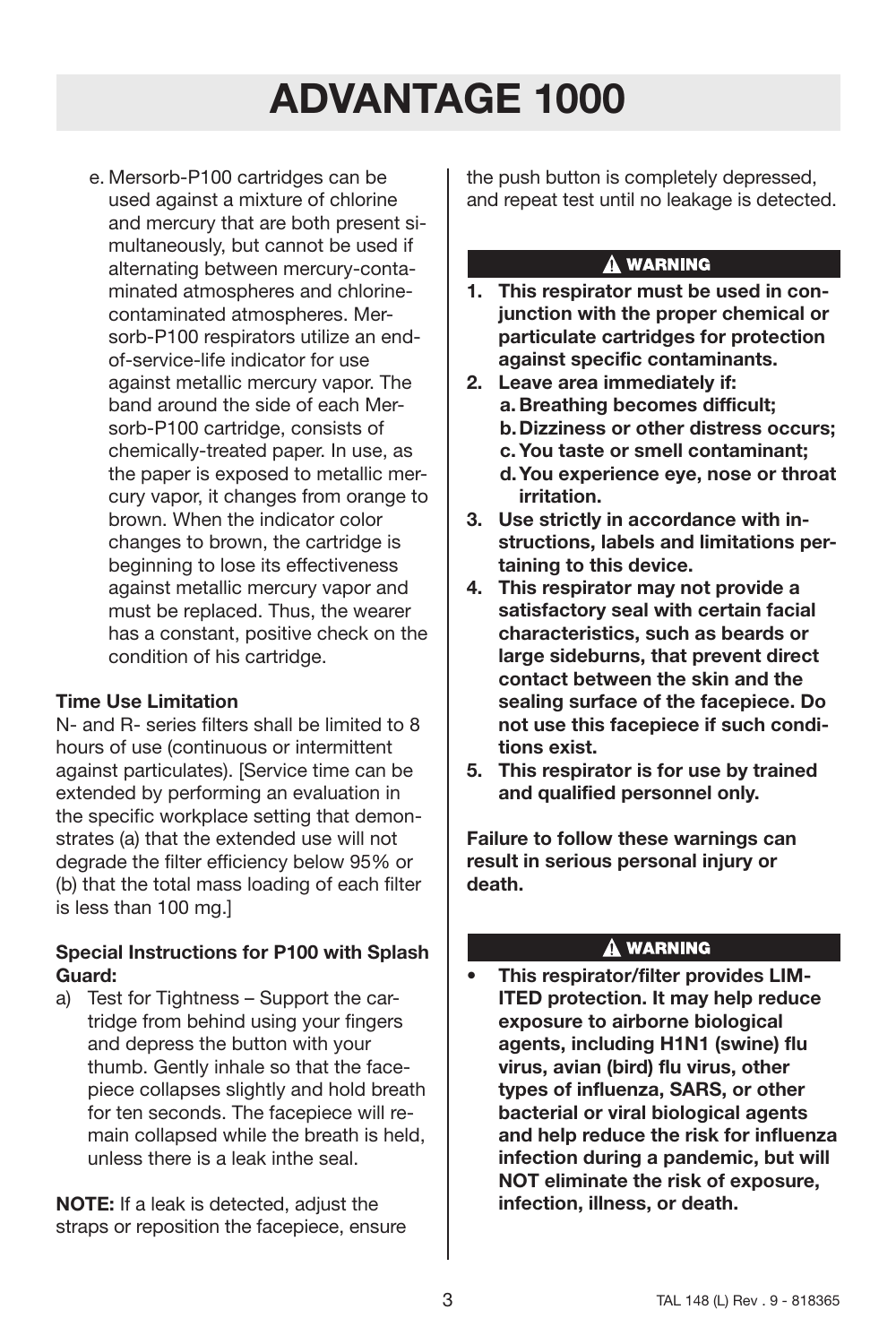- **This respirator/filter is certified by NIOSH to comply with the requirements specified for the designated filter efficiency level; however, appropriate authorities have NOT established a safe level of exposure to biological agents. Therefore, the respirator may NOT prevent transmission of influenza virus.**
- **Refer to the Centers for Disease Control and Prevention (CDC) at www.cdc.gov for guidance on the use of respirators to help decrease exposure to H1N1 virus or other airborne biological agents in community, home, and occupational settings. The CDC recommends fit testing, medical evaluations, and training for optimal effectiveness when a respirator is used in a non-occupational setting. Neglecting these preparatory measures may cause an unsafe condition. Respirators used in an occupational setting MUST be used in accordance with a complete respiratory protection program as required by OSHA, which includes proper selection, training, fit-testing, and fitchecking. Detailed information on a respiratory protection program is available by contacting OSHA or visiting www.osha.gov.**
- **Do NOT remove respirator in contaminated areas. The outer surface of the respirator MUST be treated as if it is contaminated at all times. Tight-fitting safety goggles, or a fullfacepiece respirator, may further help prevent transmission of influenza virus.**
- **The CDC recommends frequent hand washing and wearing gloves to help prevent transmission of disease due to exposure to surfaces where con-**

**taminants may be present, and also immediately following removal of the respirator.**

- **Do NOT reuse or share maintenancefree respirators. ALWAYS clean cartridge-style respirators before reuse in accordance with the instructions provided.**
- **This respirator/filter is NOT for use by (a) children, or (b) people with a medical condition that may be adversely affected by using it.**

**Failure to follow all warnings and instructions can result in serious personal injury or death.**

#### **RESPIRATOR USE LIMITATIONS**

The wearer must comply with the following respirator use limitations:

- 1. MAXIMUM USE CONCENTRATION Do not exceed any of the following:
	- a. 100 times the exposure limit for the contaminants present.
	- b.Immediately dangerous to life or health (IDLH) concentration for any contaminant present.
- 2. The limitations outlined in the applicable NIOSH approval.
- 3. For respirators with class N or R filters: Replace filters after no more than 8 (eight) hours of use (continuous or intermittent) or sooner if excessive breathing resistance occurs while inhaling. Service time can be extended by performing an evaluation in the specific workplace setting that demonstrates (a) that the extended use will not degrade the filter below the efficiency level for which it is approved, or (b) that the total mass loading of the filter is less than 200 mg.
- 4. For respirators with class P filters: Replace filters when excessive breathing resistance occurs while inhaling.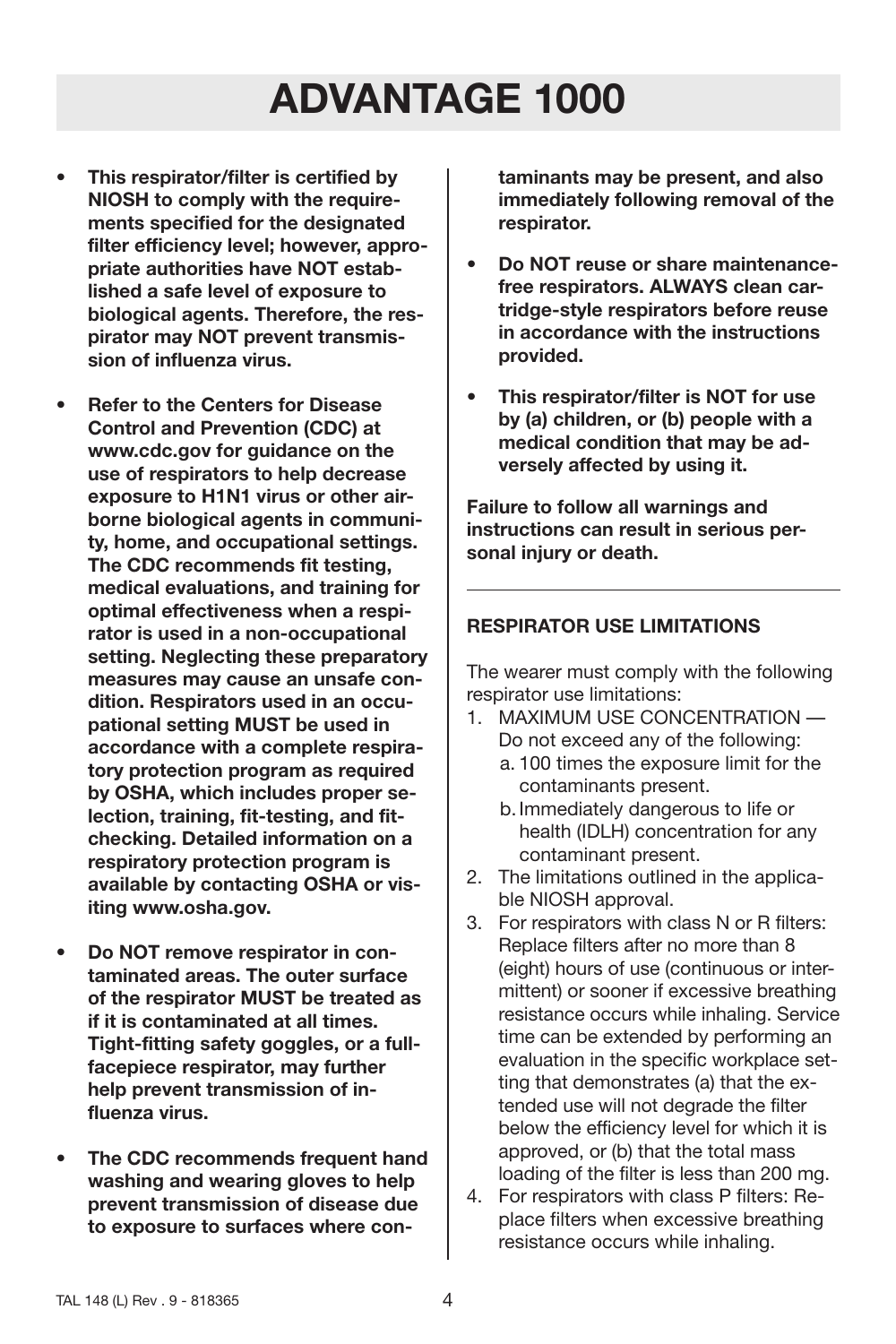- 5. For respirators with chemical cartridges:
	- a. Users must follow an appropriate cartridge changeout schedule developed by a qualified professional. The change-out schedule must take into account all factors that may influence respiratory protection including specific work practices and other conditions unique to the works environment. Cartridges equipped with an end-of-service-life indicator for a specific contaminant present must be replaced when the indicator changes to the specified color or sooner if using the respirator against a mixture and the cartridge changeout schedule specifies an earlier replacement.
	- b. If using the respirator against substances having poor warning properties, over exposure can occur without user awareness. Take appropriate precautions to prevent over exposure, which may include an earlier cartridge change-out, or using an air-supplied respirator or SCBA. For further information refer to MSA's Response Respirator Selector.
	- c. Replace cartridges every shift orsooner, if indicated by change-out schedule or end-of-service-life indicator. Use beyond one shift could result in shorter than expected service time and over exposure due to contaminant desorption and migration through the cartridge when not in use. If using the respirator for escape, replace cartridges after each escape. Once the user breathes through the respirator in a contaminated atmosphere, the cartridges may not provide adequate protection for additional escapes. Additionally, once the cartridges are initially placed into service or carried by the user in anticipation of escape,

they must be replaced based on an appropriate cartridge change-out schedule. Extended exposure of the cartridges to nuisance levels (below the PEL) of the contaminant may prevent the cartridges from providing adequate escape protection.

- 6. For respirators with combination cartridges (chemical cartridges with filters): The limitations specified above for chemical cartridges as well as the applicable filter class apply for combination cartridges.
- 7. Applicable respirator use requirements as specified in the OSHA Respiratory Protection Regulation 29 CFR Part1910.134 (or other requirements established by the Regulatory Agency with jurisdiction over the wearer). Additional OSHA Regulations may also apply for certain contaminants (See MSA's Response Respirator Selector).

#### **EXPOSURE LIMITS**

A listing of acceptable exposure limits from the following sources is provided in the Response® Respirator Selector from MSA:

- American Conference of Governmental Industrial Hygienists (ACGIH)
- Occupational Safety and Health Administration (OSHA).
- National Institute for Occupational Safety and Health (NIOSH)
- American Industrial Hygiene Association (AIHA)

Contact MSA at 1-800-MSA-2222 for information.

#### **Exposure Limits for Mixtures**

The American Conference of Governmental Industrial Hygienists (ACGIH) publishes the following information to determine the TLV of a mixture. First determine the total concentration of the chemical mixture (C<sub>Mixture</sub>) from the individual contaminant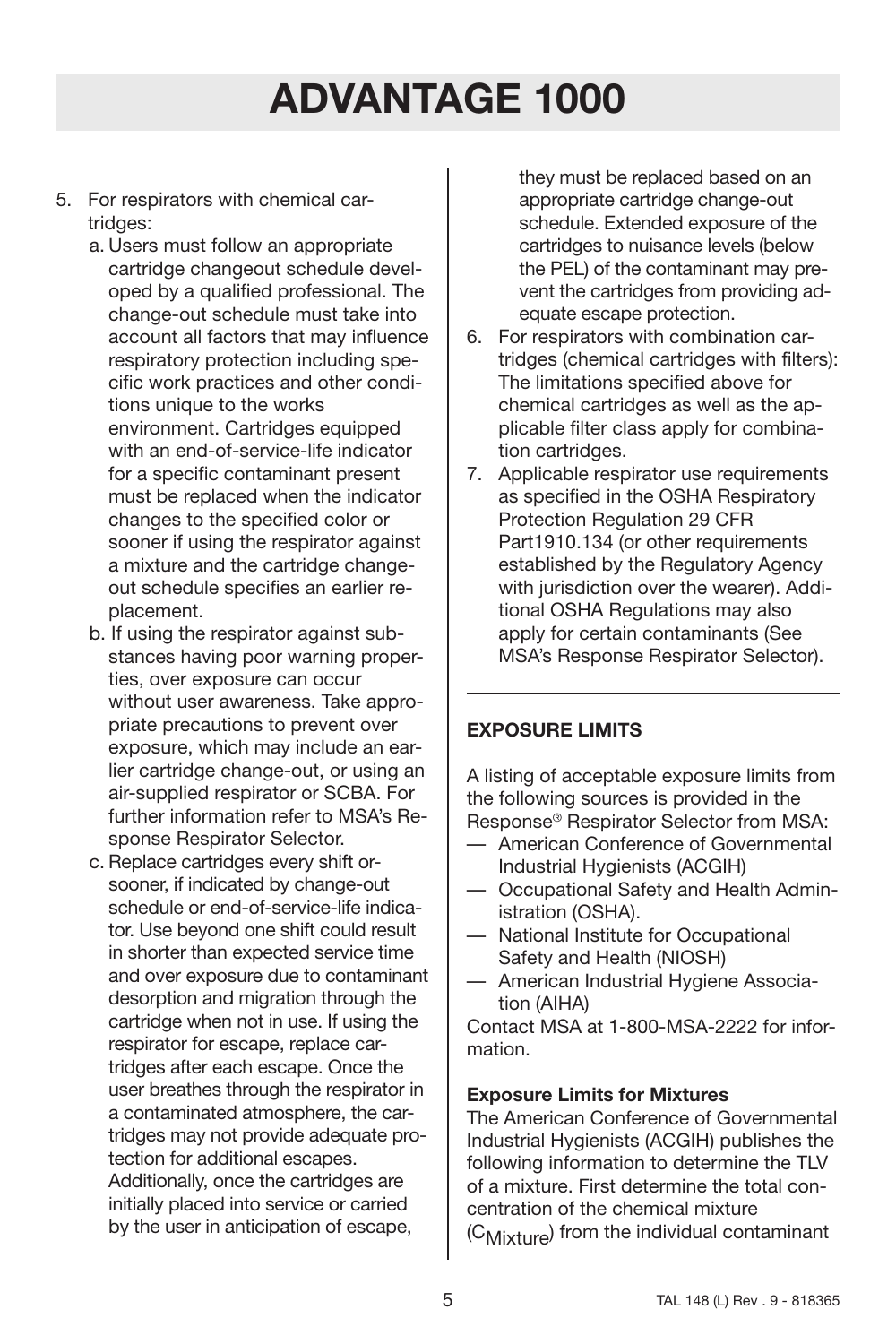concentrations  $(C_1, C_2, C_3, ...)$  using the following formula:

 $C_{Mixture} = C_1 + C_2 + C_3 + ...$ 

The TLV of the mixture is found by using the following formula where  $T_1$ ,  $T_2$ ,  $T_3$ , ... are the individual contaminant TLVs and  $C_1$ ,  $C_2$ ,  $C_3$ , ... are the individual contaminant concentrations.

$$
T_{mixture} = \frac{C_{mixture}}{\frac{C_1}{T_1} + \frac{C_2}{T_2} + \frac{C_3}{T_3}}
$$

Only use these equations if the contaminants present are actually mixed. Some substances do not mix and may be present separately, for example, in pockets or at different levels. In that case, the lowest TLV of the substances present must be used to determine the appropriate respirator category for protection against all contaminants present.

See MSA's Response Respirator Selector for additional information.

#### **RESPIRATOR FIT TEST**

A qualitative or quantitative respirator fit test must be carried out for each wearer of this respirator to determine the amount of protection it will provide. Respirator fit tests are explained fully in the American National Standard for Respiratory Protection, ANSI Z88.2, which is published by the American National Standards Institute, 11 West 42nd Street, New York, New York, 10036.

*Quantitative Test* — If a quantitative fit test is used, a fit factor that is at least 500 shall be obtained before that respirator is assigned to an individual.

*Qualitative Test* — If a qualitative fit test is used, only validated protocols are acceptable. The individual must pass a test designed to assess a fit factor of at least 500.

#### A WARNING

**The user must perform a respirator fit test and follow all warnings and limitations specified. Failure to do so can result in serious personal injury or death.**

#### **DESCRIPTION (FULL FACEPIECE RESPIRATOR)**

The Advantage 1000 Respirator is an air purifying respirator which includes a full facepiece assembly and a pair of air purifying elements to provide respiratory protection against hazardous vapors, gases and/or particulate matter. When the wearer inhales, the contaminated air is drawn through the air-purifying elements, and depending on the elements used, removes the hazardous vapors, gases and/or particulate matter. The inhalation valves open and the exhalation valve remains closed to prevent contaminated air from entering the facepiece. During exhalation, the exhalation valve opens, and the inhalation valves close to prevent exhaled air from passing back through the air purifying elements. The exhalation valve permits exhaled air to exit from the respirator.

**NOTE:** An air-supplied (air-line) kit is available for this respirator (P/N 10003601).

## **PREPARATIONS FOR DONNING**

The following inspection points must be checked before donning the respirator. A respirator that fails the inspection must not be used. The respirator must be repaired or replaced.

1. Head Harness: Check to see that the head harness straps still have their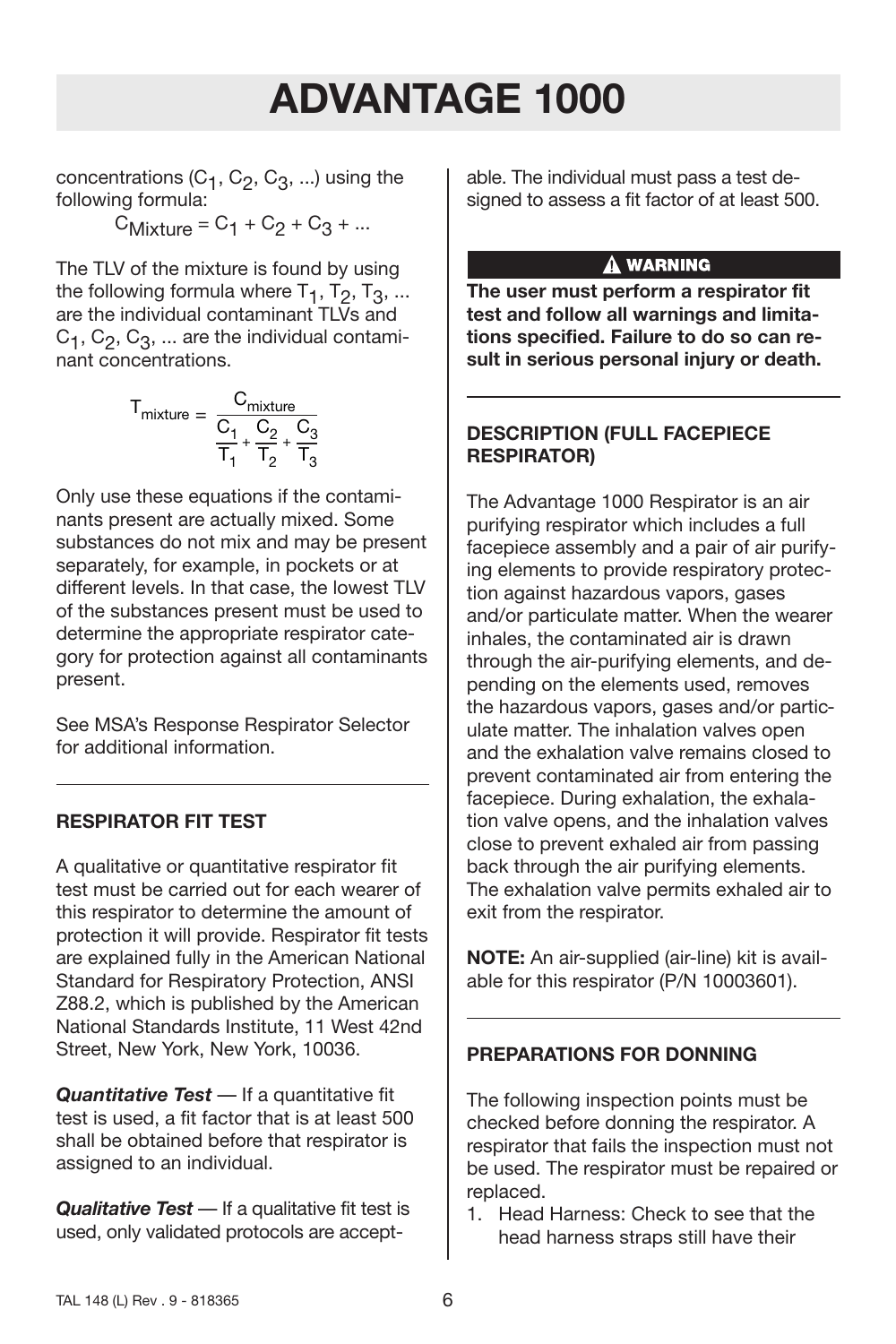elasticity. Inspect for breaks or tears and make sure all adjusters are in place and working properly.

- 2. Facepiece: Check facepiece for dirt, cracks, tears or holes. Inspect the shape of the facepiece for possible distortion that may occur from improper storage and make sure the rubber is flexible, not stiff. Also check for cracks.
- 3. Inhalation and exhalation valves: Check for cracks, tears, distortion, dirt or build-up of material between valve and valve seat.
- 4. Cartridge connectors: Check to make sure connectors are in place and check for cracks and damage.
- 5. Cartridges and filters: Make sure cartridges and filters are clean. Never try to clean a cartridge or filter by washing it or using compressed air. Inspect cartridges for scratches, cracks or other damage, particularly the sealing bead around the bottom.

#### **Attaching Filter Cartridges**

Carefully attach filter cartridges to facepiece connectors by first aligning the cutouts on the cartridges with the lugs on the facepiece connectors and then turning the cartridge clockwise by hand until tight. Align the small lug on the connector with the match-mark located on the cartridge body. (See Replacing Cartridges.)

#### **DONNING THE RESPIRATOR**

To put on the respirator:

- 1. Adjust the facepiece headstraps so the end tabs are at the buckles. (see fig. 1)
- 2. Grip the facepiece between the thumb and fingers with both hands. Insert your chin into the chin cup. (see fig. 2)
- 3. Pull the facepiece headstraps over your head. Smooth the straps flat against your head.
- 4. Support the facepiece by holding the speaking diaphragm housing with one hand.
- 5. To tighten the lower (neck) straps, pull the straps straight back, not out.
- 6. Tighten the side (temple) straps. (see fig. 3)
- 7. Adjust the forehead straps if needed to position the lens for best vision.
- 8. Perform the Test for Tightness Test.



**figure 1**







**figure 3**

**NOTE:** A nosecup accessory is available to reduce lens fogging. If the respirator will be used in areas of high humidity, or at temperatures below 32°F, the nosecup accessory may be installed. See page 5.

#### A WARNING

**Do not wear conventional eyeglasses with a full facepiece. The temple bars pass through the sealing surface of a full facepiece and prevent a seal. Use the spectacle kit from MSA. Failure to follow this warning may result in serious personal injury or death.**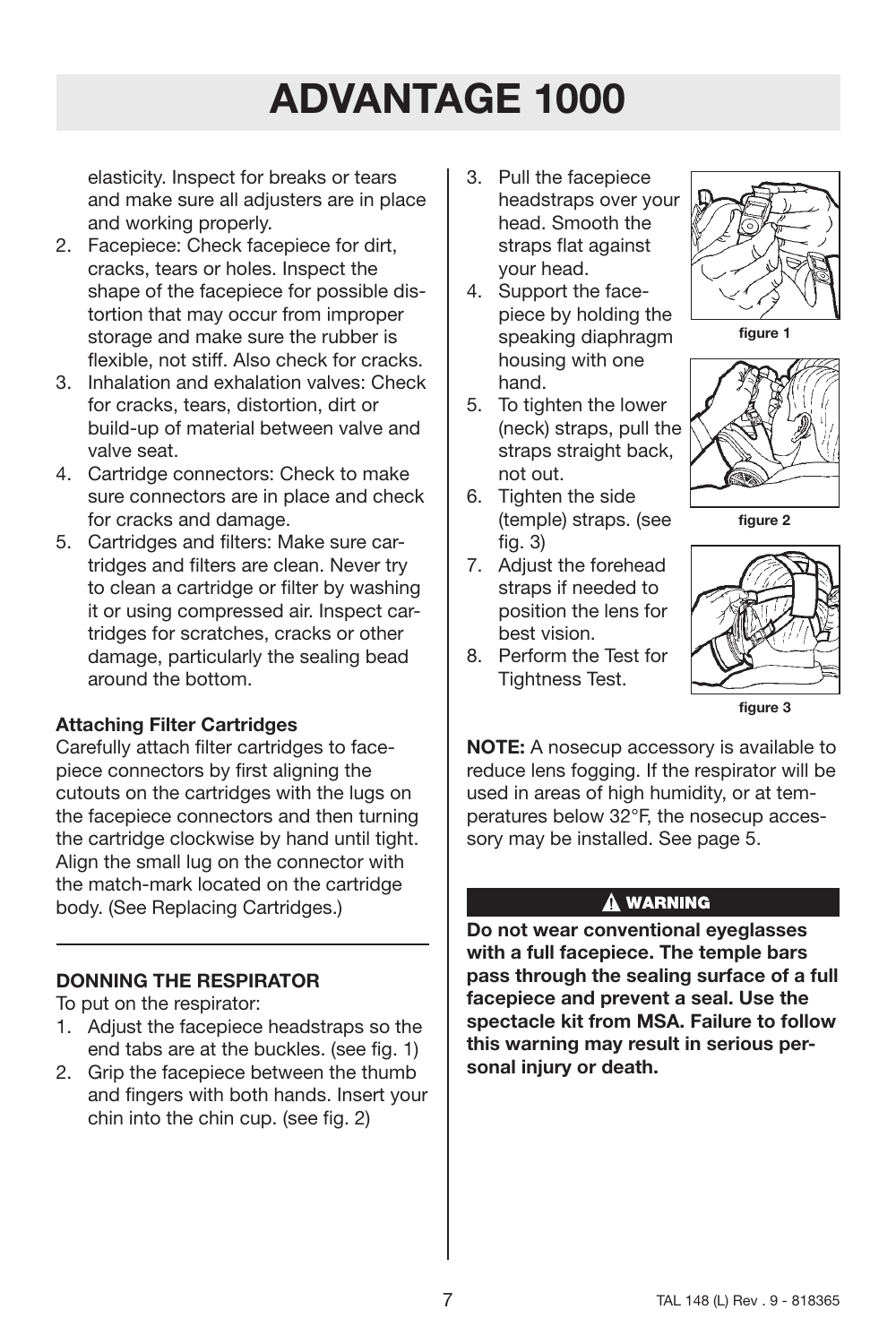## **TEST FOR TIGHTNESS**

Test for Tightness Before Each Use By One of the Following Methods:





**NEGATIVE PRESSURE METHOD POSITIVE PRESSURE METHOD**



**P100 WITH SPLASH GUARD METHOD**

- Negative Pressure Method Place your palms over cartridges lightly. Gently inhale so that the facepiece collapses slightly and hold breath for ten seconds. The facepiece will remain collapsed while the breath is held, unless there is a leak in the seal.
- Positive Pressure Method Place your palm over exhalation valve cover lightly. Gently exhale so that a slight positive pressure builds up inside the respirator and hold breath for ten seconds. The positive pressure will remain while the breath is held, unless there is a leak in the seal. If any leakage is detected around the facial seal, readjust head harness straps and repeat test until there is no leakage. If other than facial seal leakage is detected, the condition must be investigated and corrected before another test is made. The respirator must pass one of the above tightness tests before the respirator is used. The respirator will not furnish protection unless all inhaled air is drawn through suitable cartridges.
- P100 with Splash Guard Method Support the cartridge from behind using

your fingers and depress the button with your thumb. Gently inhale so that the facepiece collapses slightly and hold breath for ten seconds. The facepiece will remain collapsed while the breath is held, unless there is a leak in the seal.

**NOTE:** If a leak is detected, adjust the straps or reposition the facepiece, ensure the push button is completely depressed, and repeat test until no leakage is detected.

#### A WARNING

**Do not enter any atmosphere with this respirator unless you know that:**

- **1. You have read, understood and followed all instructions and warnings pertaining to the respirator.**
- **2. The respirator and conditions meet the requirements outlined.**
- **3. The cartridges are the proper type for the contaminant or contaminants present.**
- **4. The amount of oxygen is sufficient to support life (that is, at least 19.5 percent oxygen by volume at sea level). Do not use if oxygen concentration sufficient to support life is questionable.**
- **5. Respirator does not leak (see test for tightness).**
- **6. Cartridges do not need to be replaced. Discard exhausted cartridges.**
- **7. You are not color blind and can distinguish between the beginning and ending colors of the end-of-servicelife indicator (when using Mersorb P100 respirators only).**

**Failure to follow the above warnings can result in serious personal injury or death.**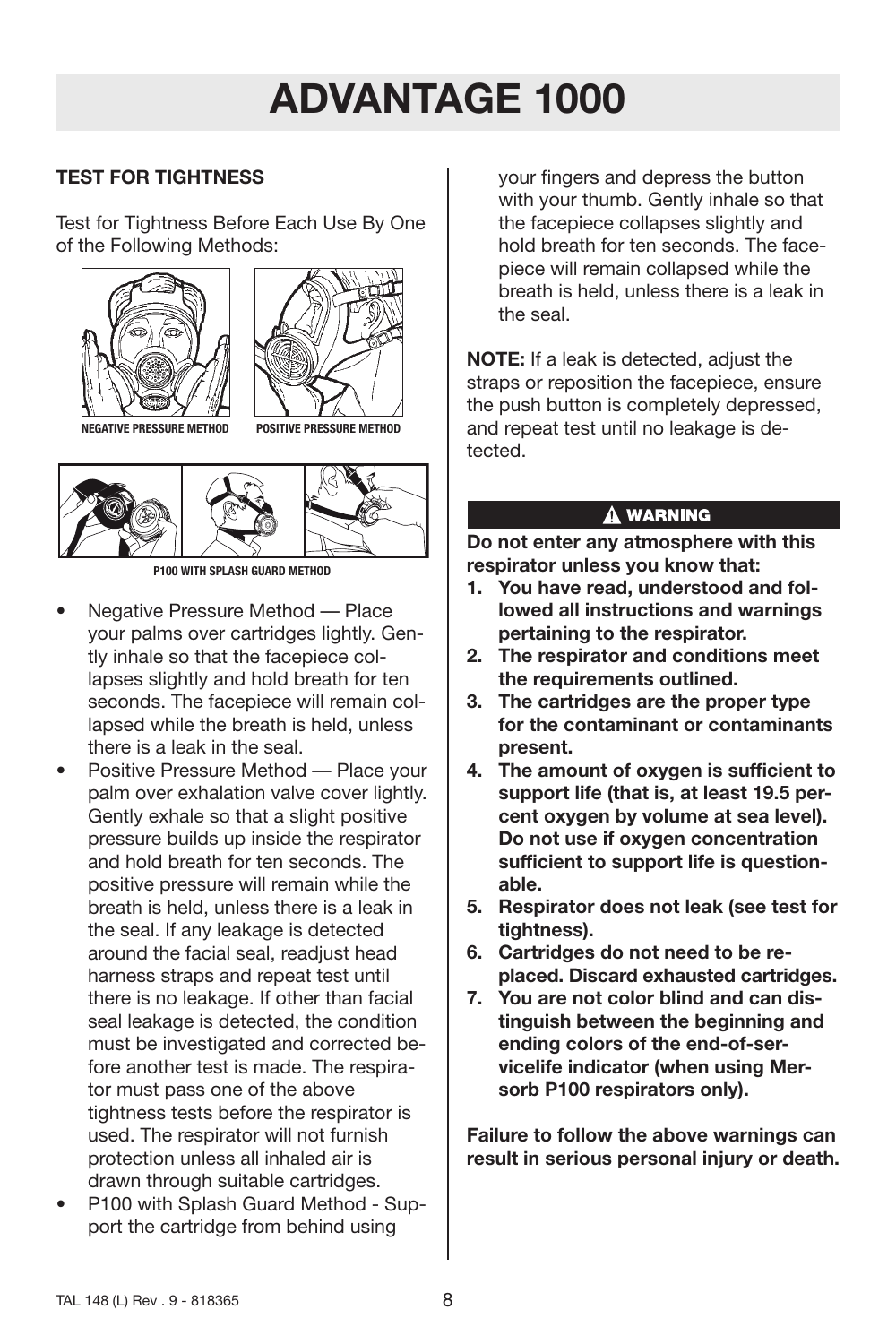## **REPLACING FILTERS/CARTRIDGES**

The following conditions indicate that the cartridges have served their useful life and must be replaced:

*Chemical Cartridges:* Odor or taste of gases or vapors; eye, nose, or throat irritation.

*Filter Cartridges/Snap-On Filters:* Excessive breathing resistance when inhaling or when time use limitation has been reached. *Combination Cartridges:* Either of the above conditions. Brown color on end-ofservice life indicator (Mersorb® Cartridges only).

#### **To replace cartridges:**

1. Remove the expended cartridges and dispose of properly.



3. Place cartridges on connectors carefully. Line up match-mark on cartridge with small lug on connector (on facepiece). Make sure cartridge connector lugs align with the cartridge opening. Push down and tighten cartridge clockwise until the stops are engaged. To ensure a good seal against the facepiece, tighten each cartridge by gripping as much of the circumference of the cartridge as possible and then slowly turning the cartridge until tight.

## **CLEANING AND DISINFECTING**

If the facepiece is to be cleaned, remove the cartridges. The facepiece (with the cartridges removed) should be cleaned and disinfected after every use with Cleaner-Disinfectant Liquid from MSA (P/N 697284). 1. Prepare a solution of Cleaner-Disinfectant Liquid and water, following the instructions on the Cleaner-Disinfectant container.





- 2. Immerse soiled equipment in the solution and scrub gently with a soft brush until clean. Take care to clean the exhalation valve in the facepiece and all other parts that exhaled air contacts.
- 3. After the equipment has been immersed for the time specified on the Cleaner-Disinfectant Solution container, rinse thoroughly in plain warm water (maximum 120°F) and then air-dry.

#### A WARNING

**Cleaning and disinfecting at or below 120°F temperature will avoid possible overheating and distortion of parts of the respirator assembly, which would necessitate replacement.**

## **MAINTENANCE**

This respirator must be kept in good condition to function properly. When any respirator shows evidence of excessive wear or damage, it must be replaced immediately. Refer to the Preparations for Donning section for proper inspection of the respirator. This respirator, when not in use, should be stored in a clean dry location, such as its storage bag. Do not distort rubber facepiece during storage.

**NOTE:** Some cosmetic changes may become noticeable and are expected during the normal aging process. White residue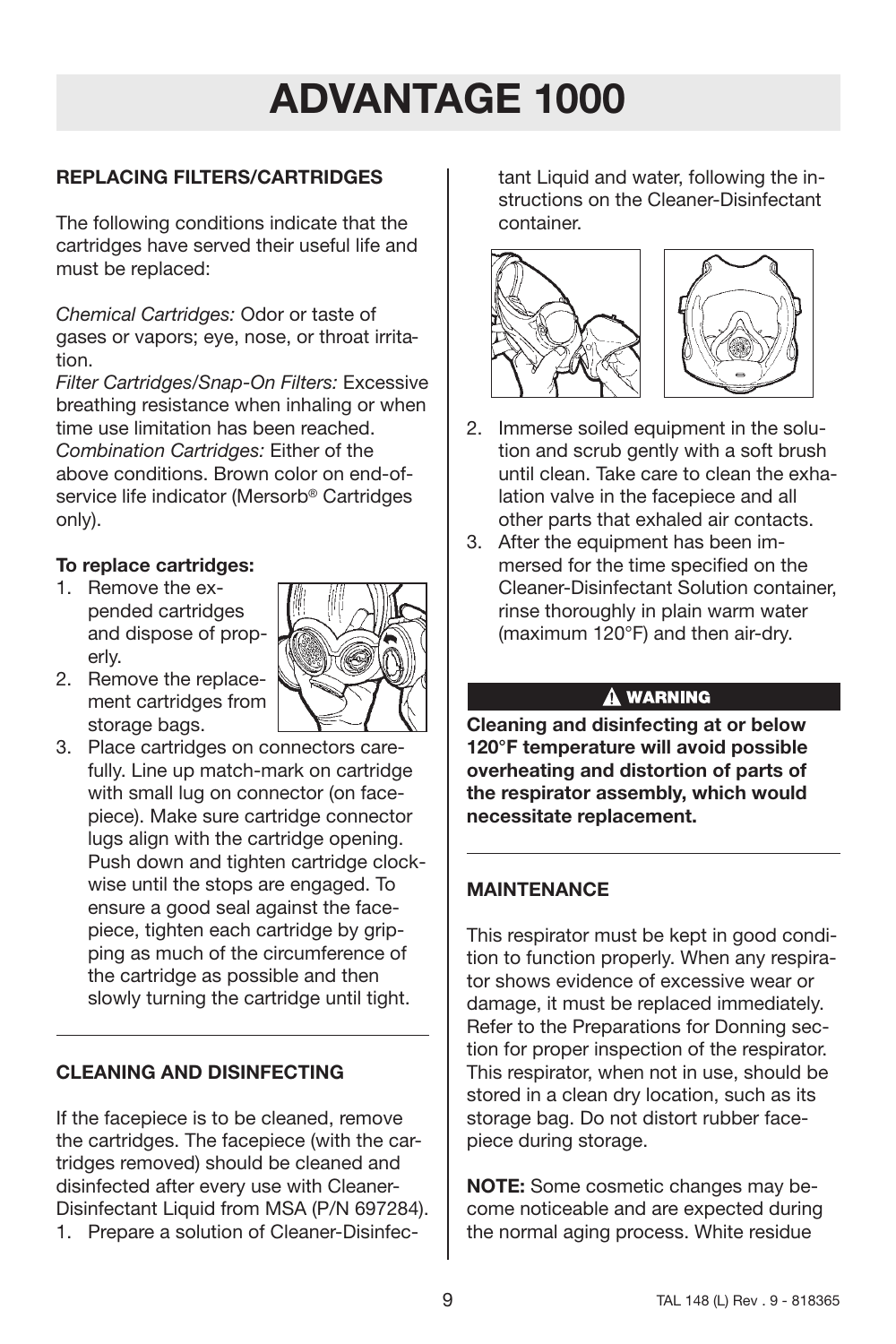may appear and is caused by an FDA approved wax additive that is in the rubber by design. This wax was chosen because it is not harmful should it contact the user's skin. The wax affords the rubber the required protection it needs during expected product use. It is normal for this wax to come to the surface and can be cleaned by using MSA Confidence Plus (P/N 10009971). Rubber surface imperfections may be observed upon closer inspection of the mask and are typically caused by the white wax residue. These imperfections are also noticeable due to a "streaking" appearance where the wax does not come through the rubber. This rubber surface change is a result of the aggressive rubber primer used during the lens bonding process. It is required by the design to ensure a robust lens bond is made.

#### **Installing a Nosecup**

The nosecup assembly is to be placed onto the exhalation valve lugs inside the mask. The larger hole surrounded by 3 smaller holes at the bottom of the nose cup is to be used.

- 1. Push the exhalation valve/voicemitter area out through the back portion (face seal area) of the mask. Push until this portion of the mask becomes inverted and the wings of the exhalation valve are exposed and can freely accept this nosecup.
- 2. Bend the intern mask sealing lip away from the exhalation valve for easier installation.
- 3. Slide the larger lower nosecup hole over one of the wings of the exhalation valve. A mild soap solution can be used to aid in the installation and alignment process.
- 4. Stretch the nosecup over the other exhalation valve wing.
- 5. Orient the nosecup in the facepiece by rotating it around the exhalation valve. Use the respirator voicemitter and facepiece intern lip for locating and aligning the nosecup.
- 6. Return the facepiece to its original noninverted position. Inspect the intern lip positioning of the facepiece to assure that the nosecup is underneath the lip and in the correct location. Now use the facepiece in the normal instructed manner.

### **Installing an Outsert Lens**

Remove the outsert lens from the packaging. Place the two hook lugs at the top of the outsert lens over the top of the mask lens edge. Center the outsert lens on the mask. Next stretch the



elastic retainer band (located at the bottom of the outsert lens) over the voicemitter housing and seat it under the voicemitter retainer flange. The respirator can be used in the normal prescribed manner.